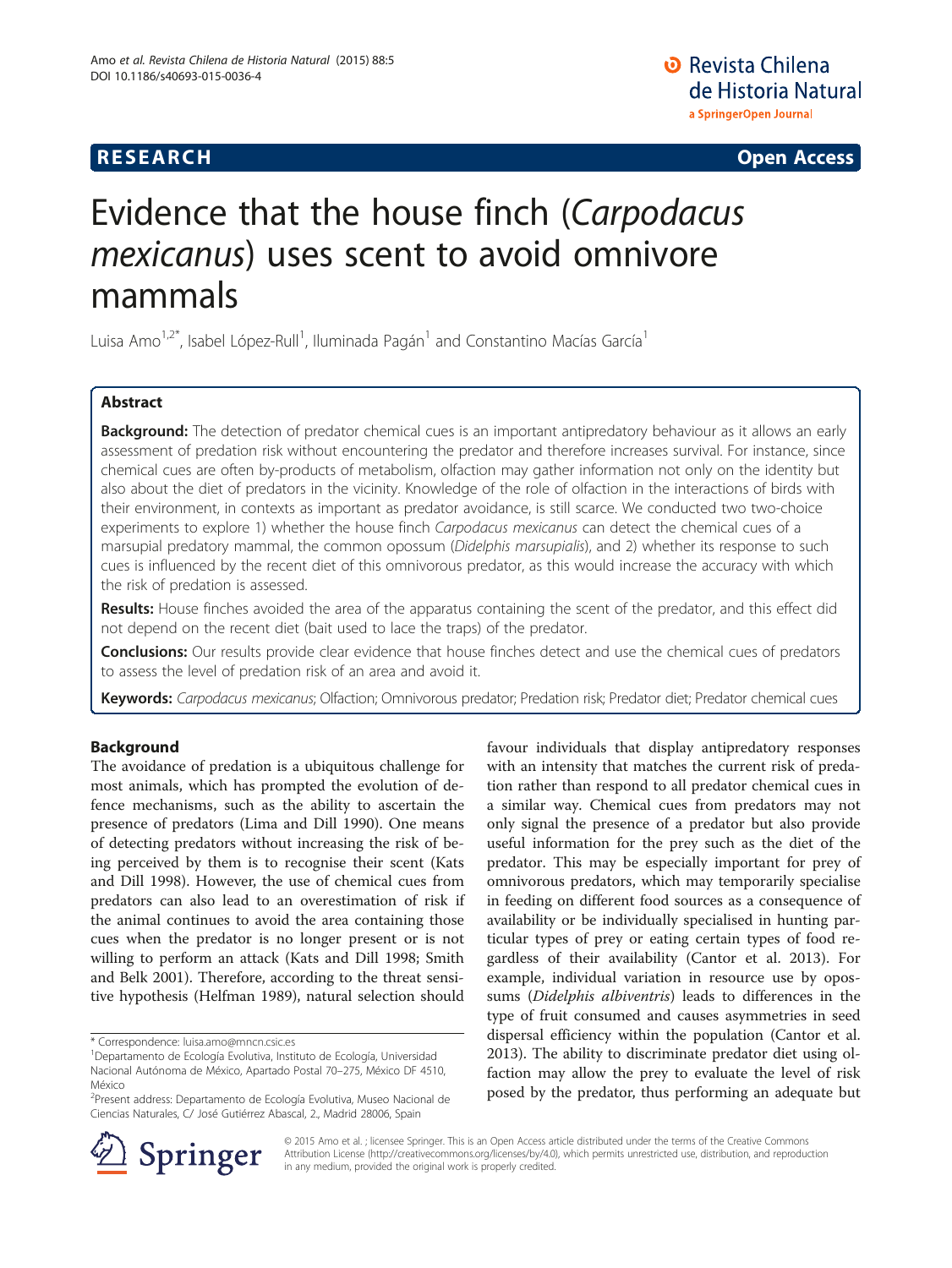Although the use of chemical cues in predator recognition has been documented in a number of taxa (review in Kats and Dill [1998\)](#page-6-0), the evidence in birds is both scant and conflicting. The first study that showed a clear antipredatory response to predator scent was performed with blue tits Cyanistes caeruleus in a reproductive context. Birds delayed their entry to the nest-box for longer when it contained predator scent than when a control scent was placed inside the nest-box. In addition, birds decreased the time spent inside the predator-scented nest-box when feeding nestlings (Amo et al. [2008](#page-5-0)). Roth et al. [\(2008\)](#page-6-0) showed an avoidance response in house finches Carpodacus mexicanus exposed to predator and non-predatory mammal scent in a foraging context. The ability to detect predator scent seems to be innate in great tits Parus major (Amo et al. [2011a](#page-5-0)). Also, adult fowl *Gallus gallus* naïve to predator scent spent less time foraging and were more vigilant when exposed to predator than when exposed to non-predator faecal odour (Zidar and Løvlie [2012\)](#page-6-0). Recently, it has been shown that fewer ducks nested in places marked with red fox (Vulpes vulpes) urine than in control places (Eichholz et al. [2012\)](#page-6-0). However, other studies have not found a measurable response of birds to predator scent (Godard et al. [2007;](#page-6-0) Johnson et al. [2011\)](#page-6-0). Therefore, it is clearly necessary to increase the knowledge about the ability of bird species to recognise chemical cues of predators and their capability to obtain information about the predator diet in order to accurately assess the risk of predation.

Olfaction was the largely neglected sense of birds. However, recent evidence suggest that, besides assessing predator chemical cues, birds use olfaction in several other contexts, from foraging (e.g. Nevitt [2011,](#page-6-0) Amo et al. [2013a](#page-5-0), [b\)](#page-5-0) to social interactions including discrimination of species (Zhang et al. [2013](#page-6-0), Krause et al. [2014](#page-6-0)), sex (Whittaker et al. [2011,](#page-6-0) Amo et al. [2012a\)](#page-5-0) and even the relative quality/condition of individuals (Amo et al. [2012b\)](#page-5-0). The importance of olfaction has been demonstrated amongst others in different species of Procelariiformes (e.g. Nevitt [2011,](#page-6-0) Bonadonnna and Nevitt Bonadonna and Nevitt [2004\)](#page-6-0), Galliformes (Hirao et al. [2009\)](#page-6-0), Spheniformes (Amo et al. [2013a](#page-5-0)) and Passeriformes (Whittaker et al. [2011,](#page-6-0) Amo et al. [2013b](#page-5-0)).

Here we explored the role of chemical cues of predators on the antipredatory behaviour of the house finch, C. mexicanus. In a previous study, Roth et al. ([2008](#page-6-0)) could not disentangle whether house finches avoided the scent of a predator (house cat; Felis catus) because they

were evading food contaminated with faeces or because they were reluctant to enter a risky area, given that the birds in their experiment also avoided the faeces of a nonpredatory mammal (the laboratory rabbit [Oryctolagus cunniculus]; Roth et al. [2008\)](#page-6-0). Here we tested in a first experiment whether birds can detect the chemical cues of a marsupial predator. We offered birds the choice between a scented area and an unscented area. The scented area could have the scent of a predator or a novel scent (cologne). This design allows us to ascertain whether the avoidance response of birds is due to the aversion of a risky area containing predator chemical cues, and not to the avoidance of a novel scent (cologne). In a second experiment, we tested whether birds are able to discriminate the recent diet of an omnivorous predator to accurately assess the level of predation risk. Similar to previous studies (Amo et al. [2008](#page-5-0)), we hypothesised that birds may avoid the chemical cues of a predator. We also predicted that birds would react differently to scents of predators that have recently fed on birds than to those that have fed on fish.

#### **Methods**

#### Study species

The house finch is a small socially monogamous and sexually dichromatic passerine that breeds in both cavities and open nests (Thompson [1960](#page-6-0)). This species has been used as a model to study carotenoid-based plumage coloration, that is an honest signal of quality in males, and that it is selected for by females (Hill [1990](#page-6-0), [1991](#page-6-0)). Previous evidence shows that this species is also able to use olfaction in a social context (Amo et al. [2012b](#page-5-0)), and also possibly in predator detection in a foraging context (Roth et al. [2008;](#page-6-0) see above).

We used 35 adult house finches (28 males and 7 females) captured at San Luis Potosí State, México, in February 2009 by professional bird catchers authorised by Secretaría del Medio Ambiente y Recursos Naturales (SEMARNAT), and taken to the Instituto de Ecología, Universidad Nacional Autónoma de México (UNAM; México City), where they were housed individually in cages ( $33 \times 27$  cm and  $31$  cm high) inside a roofed outdoor aviary at ambient temperature and under a natural photoperiod (see Amo et al. [2012b](#page-5-0)). Birds, which were ringed to allow individual identification, received a constant supply of commercial mixture of seeds for granivorous birds, and water ad libitum. The experiments were performed after 2 months of acclimatisation. Birds were healthy during the tests and did not exhibit signs of stress from the manipulation. As soon as birds returned to their cages, they resumed their habitual behaviour. After the experiment, the birds were placed in large aviaries for 2 weeks before being released at their capture location at the beginning of May (see Amo et al.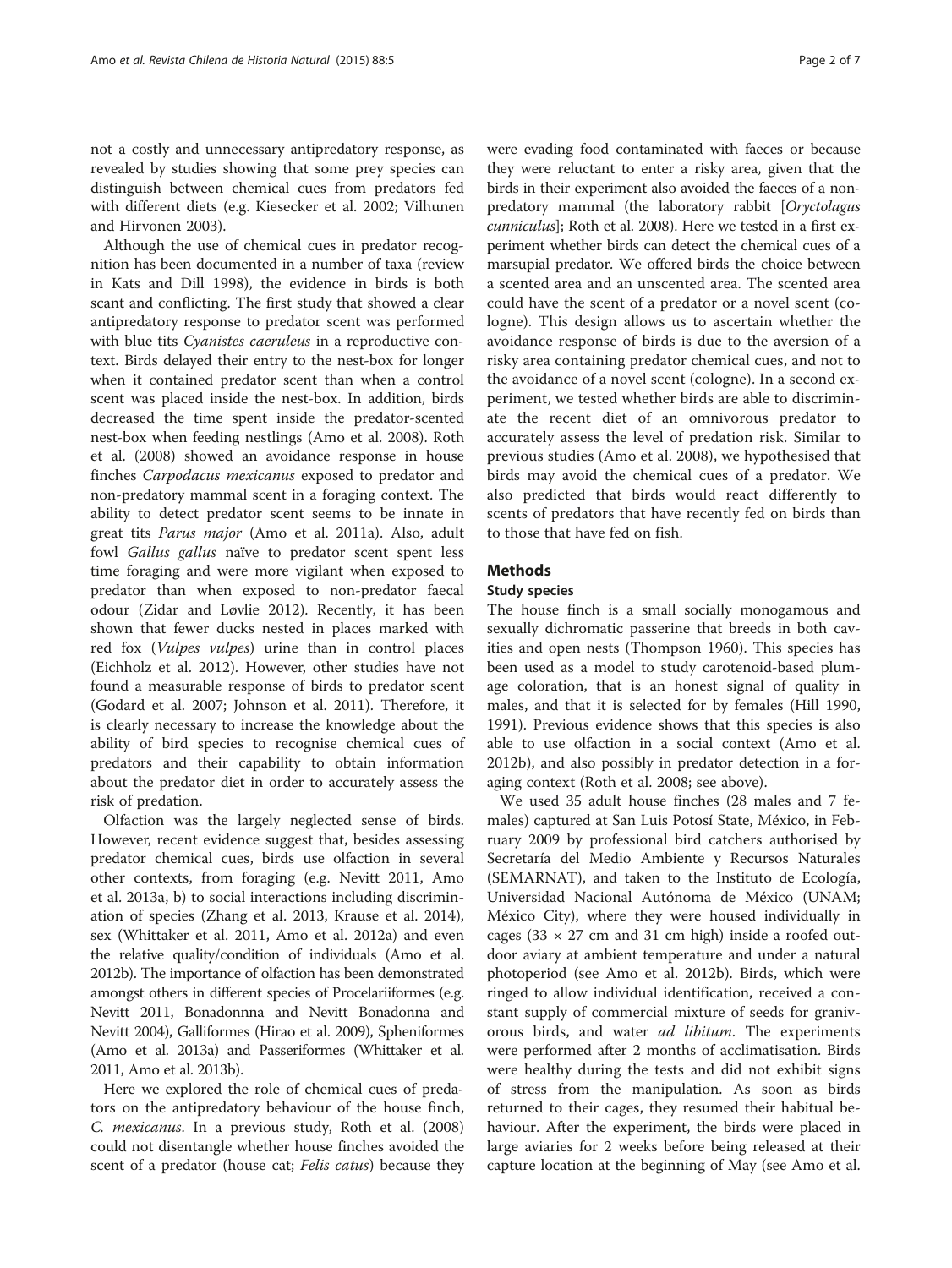[2012b](#page-5-0)). Thus, in total, birds were kept in captivity for 3 months.

To obtain predator scent, we used the urine of the common opossum Didelphis marsupialis. Opposums are regular mesocarnivore predators of bird nests (Staller et al. [2005,](#page-6-0) Lumpkin et al. [2012](#page-6-0), Melville et al. [2014](#page-6-0)) and they even prey on poultry (Amador-Alcala et al. [2013](#page-5-0)), although they also eat fruits, invertebrates and other small vertebrates (Eisenberg [1989](#page-6-0)). The common opossum is sympatric with house finches in the area where birds were captured (Eisenberg [1989\)](#page-6-0). Since this is an omnivore predator, we were also able to evaluate the effect of recent predator diet on the responses of birds to its scent. Opossums were captured with Tomahawk traps baited either with chicken or with fish. Traps were set at the sunset (19:30) and checked at the sunrise (7:30) in the buffer areas of the Pedregal de San Angel Ecological Reserve that surround the Instituto de Ecología, UNAM. In this natural area, opossums can have a natural diet. Urine from the opossums impregnated the sheets of absorbent paper placed under the traps. We caught four different opossums, two in the chickenbaited and two in the fish-baited traps, and all had consumed the bait by sunrise, when we checked the traps and released them. The four opossums appeared healthy and did not look stressed upon release. From each opossum captured, we obtained two papers soiled with the scent. For the opossums fed with chicken bait, one paper was used in the first experiment, and the other paper was used in the second experiment. Absorbent papers soiled by the opossums were collected with gloves and frozen at −20°C until being used in the experiments. During trials, each paper containing the predator scent was used for less than 2 h.

#### Experimental design

The experiments were carried out in April 2009 using an olfactometry device described in Amo et al. [2012b](#page-5-0) (see Figure 1). The device and the methodology have been successfully used in assessing the olfactory ability of birds of several species (Amo et al. [2012a](#page-5-0), [b\)](#page-5-0), including house

finches (Amo et al. [2012b\)](#page-5-0). Each bird was introduced in a small central plastic box that contained a fan that drew the air from the device (Figure 1). The device was only opened at the furthest walls of the choice chambers, where the scent stimuli where located, to allow airflow. The fan created a constant airflow through each of the scents and into the central chamber, so the focal bird received two separate draughts, each with the corresponding scent, for a 5-min period. Then the lateral doors of the central chamber were simultaneously opened giving the bird access to the two choice chambers. Each choice chamber was divided with screens into two sectors (Figure 1). In the further sectors of the choice chambers, there were situated the corresponding scents. Both the doors between the central and the choice chambers and the screens creating the sectors were made of a dense plastic mesh that allowed airflow but prevented the birds from seeing through them. The room in which the experiment was performed was in darkness - but very dim diffuse light allowed the observer to distinguish the silhouette of the experimental bird - and in complete silence, so the experimenter could perceive any noise coming from the device. The side of the chamber where the stimuli were presented was balanced amongst trials. Treatments were randomly

We recorded as chosen the chamber into which the focal bird first entered after we remotely opened the doors. Movement could not be followed visually with any certainty in the experimental conditions, thus the bird's choice was determined by hearing the movement of the bird inside the chamber, and it was confirmed because as soon as the bird chose a chamber, the experimenter captured it inside this chamber. The validity of first choice as a measure of the interest of birds, including this species, in particular chemical stimuli has been previously demonstrated (e.g. Bonadonna and Nevitt [2004](#page-6-0); Bonadonna et al. [2006;](#page-6-0) Amo et al. [2012a](#page-5-0), [b](#page-5-0), Krause et al. [2014\)](#page-6-0). To minimise the length of the trials, if the test bird did not leave the central chamber after 1 min, we gently knocked on the middle of the entry door of the central chamber to prompt it to move to one of the



assigned to birds.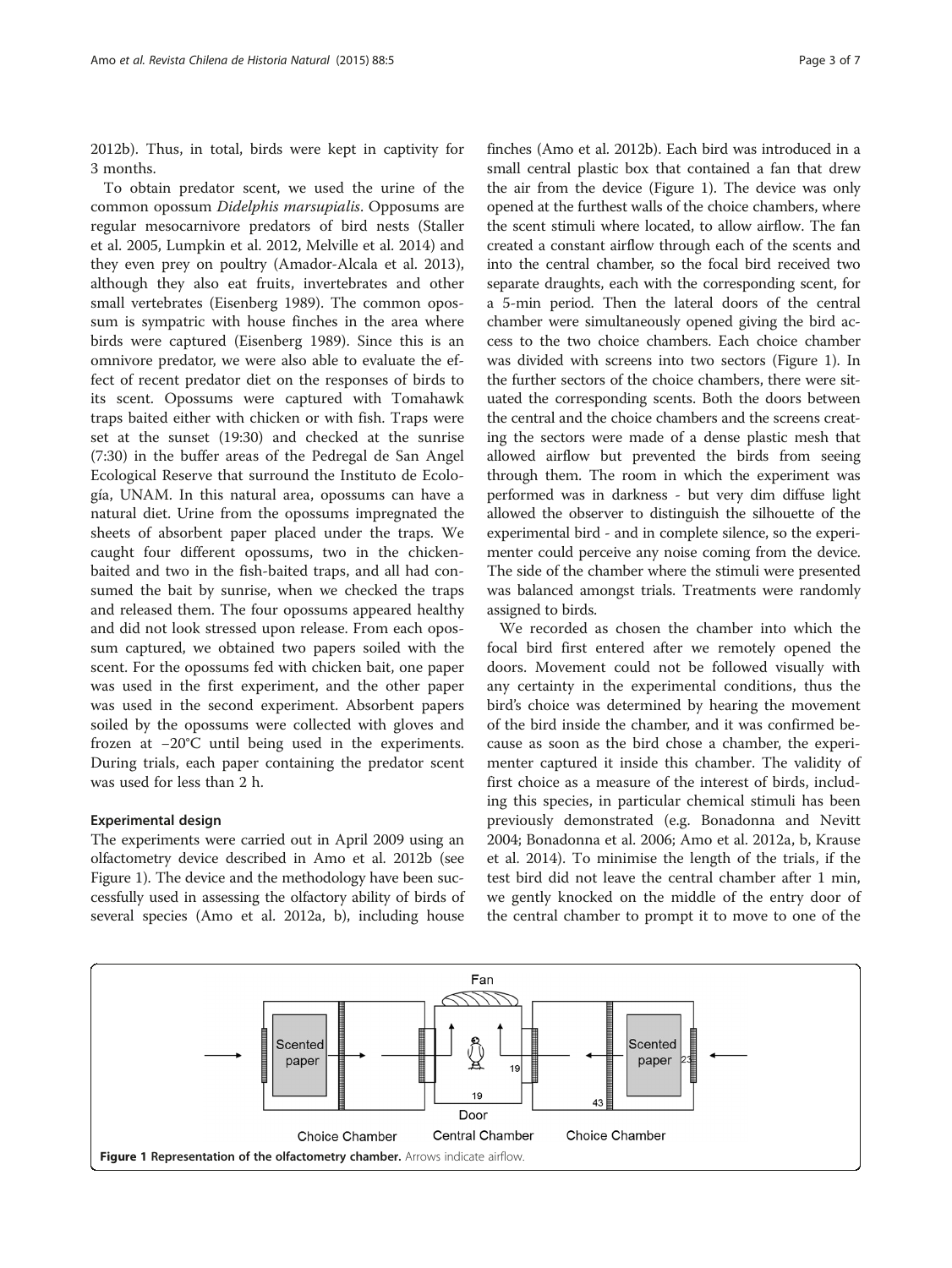choice chambers. Our records indicate that before knocking at the door, all birds were oriented towards the chamber they subsequently entered. The knocking on the door did not affect the preference of birds in previous studies with the same species and apparatus (Amo et al. [2012b](#page-5-0)), or in other tested species (Amo et al. [2012a\)](#page-5-0). The device was carefully cleaned with commercial antibacterial, neutral pH soap, and allowed to air dry between trials.

Most birds were only used once in one of the two experiments, but five male birds were used in both experiments; in these cases, they were used only once in a day and were never tested on consecutive days. In order to prevent an avoidance response to the olfactometry device due to both choice chambers containing predator scent in experiment 2, the five birds that were tested in the two experiments were tested first with the protocol of the experiment 1 and then with the protocol of experiment 2. As soon as the trial was over, birds were returned to their cages where they resumed their normal behaviour. The experiment was performed under licence of Secretaría del Medio Ambiente y Recursos Naturales.

## Experiment 1: detection of chemical cues of a marsupial nest predator

We used 20 birds (13 males and 7 females) to test whether they detect and avoid the chemical cues of a non Carnivora predator. We compared the choice of birds when one of the chambers contained predator scent and the other chamber was odourless. In order to control for the presence of a novel scent, we included a treatment to compare the choice of birds when one of the chambers contained a novel scent and the other chamber had no odour added. In this treatment, we used commercial cologne as a source of a novel scent. The scents were provided by placing an absorbent paper with the correspondent scent (predator (opossum) or novel scent (cologne) in the experimental chamber. The control chamber contained a paper impregnated with water (odourless control). In half of the trials  $(n = 10)$ , the experimental chamber contained the predator scent ( $n = 2$  opossums); in the rest of the trials ( $n = 10$ ), it contained a paper impregnated with a novel scent (cologne Revlon™, naté naturals red fruits, Revlon, New York City, USA). The order of treatments as well as the location of the scents was balanced between trials.

## Experiment 2: detection of the recent diet of an omnivorous predator

We used 20 male birds to examine whether they reacted differently to the scent of opossums that were recently fed with different diets. In one of the chambers, we placed a paper soiled with the scent of an opossum that consumed chicken bait  $(n = 2 \text{ opossum})$  and in the other a paper soiled with urine of an opossum that ate

the fish bait ( $n = 2$  opossums). The location of stimuli was balanced between trials.

#### Data analysis

We used the software package R 2.12.0 to build generalised linear models with binomial errors and a logit link function (GLM) to analyse whether

- 1. the treatment (predator chemical cues vs. novel scent) had an effect on the decision of the bird to enter to the experimental chamber (containing the treatment) or the other chamber (control).
- 2. the most recent meal of the predator fish or chicken - had an effect on the choice of chamber by the experimental birds.

We did not include the side of the chamber where the treatment was located (left vs. right) as a factor in the analysis because a preliminary analysis indicated that this did not contribute significantly to the models. In all trials, we had to knock on the door of the olfactometry device to stimulate birds to choose one of the chambers; therefore, this variable was not included in the models.

## Results

#### Detection of chemical cues of a nest predator

The scent of the experimental chamber determined whether birds avoid it or not  $(Z = -2.13, p = 0.03;$  Figure [2](#page-4-0)), as most birds avoided the experimental chamber, when it contained opossum scent (8/10), but not when it contained a novel scent (3/10).

#### Detection of the recent diet of an omnivorous predator

Similar numbers of birds chose the chamber containing the scent of a fish-fed predator (9/20) and the side scented by a chicken-fed predator  $(11/20)$  (Z = -0.45,  $p = 0.66$ ).

#### **Discussion**

Our results show for the first time that birds avoid the scent of a marsupial predator, an avoidance behaviour that also been reported in this (Roth et al. [2008\)](#page-6-0) and other bird species (e.g. Amo et al. [2008, 2011a\)](#page-5-0) but in response to the scent of predators of the order Carnivora (e.g. Mustelidae, Amo et al. [2008, 2011a](#page-5-0); Felidae, Roth et al. [2008\)](#page-6-0). Therefore, house finches seem to respond to the scent of predators of the Order Carnivora and Marsupial. However, they also avoid the scent of other non-predatory mammals (i.e. the European rabbit; Roth et al. [2008\)](#page-6-0). When foraging, the avoidance of animals other than predators may reduce the possibility of aggressions due to competition for food. Another possibility is that birds in the Roth et al. [\(2008\)](#page-6-0) experiment were avoiding food that was contaminated with faeces. What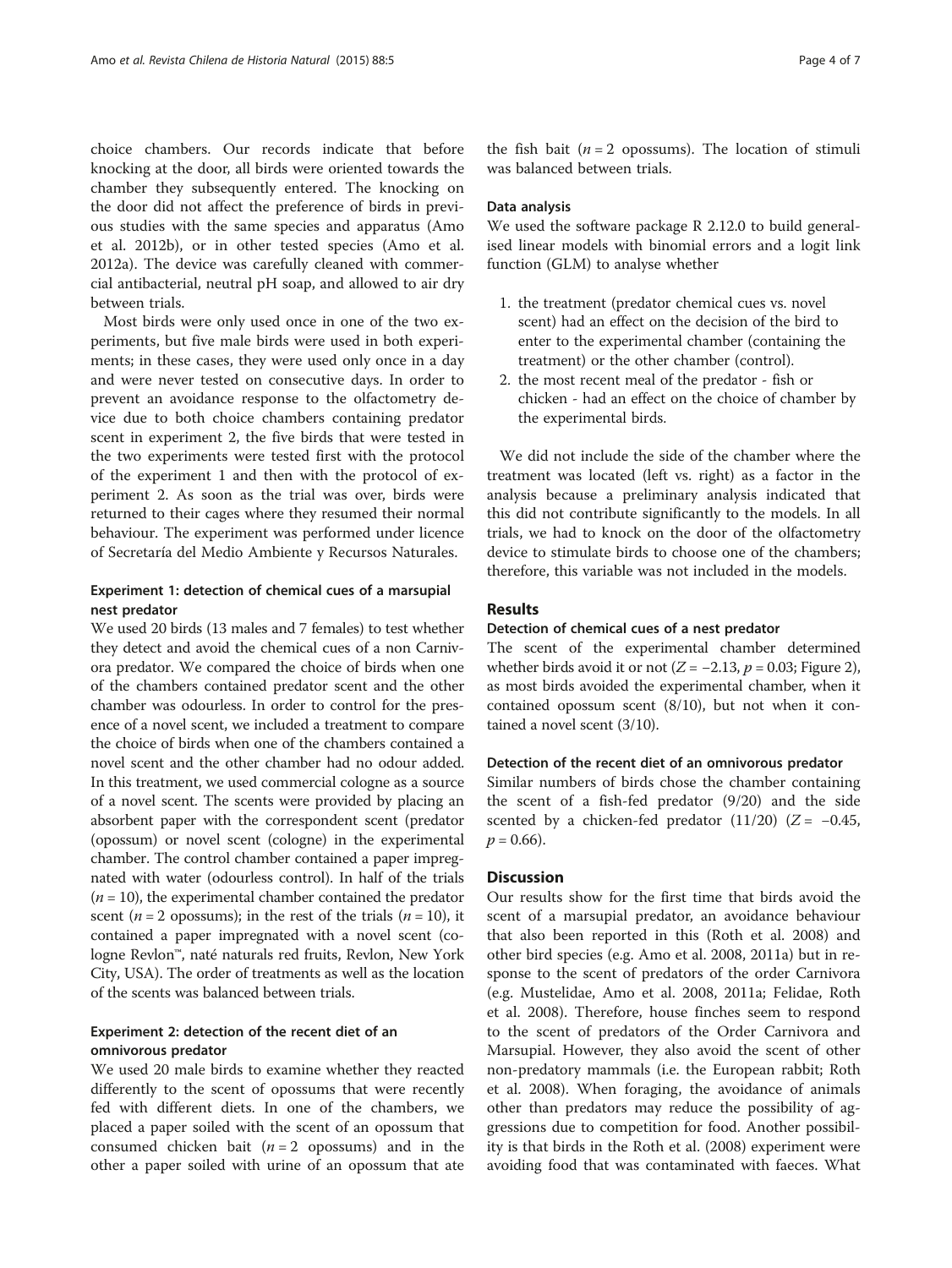<span id="page-4-0"></span>

do all the mammals' scent used to test the responses of C. mexicanus have in common to elicit and avoidance response? Different sources of predator scents have been used to elicit avoidance responses in prey (see Apfelbach et al. [2005](#page-5-0) for a review in mammals). In birds, for example, Roth et al. [\(2008\)](#page-6-0) used faeces of cats, Amo et al. ([2008](#page-5-0), [2011a](#page-5-0), [b\)](#page-5-0) used urine and gland secretions of ferrets and here we used the urine of common opossums. In all cases, meat digestion may produce sulphurous metabolites in the urine or faeces that may be responsible for the repellent effects of predator odours on potential prey (Apfelbach et al. [2005\)](#page-5-0). However, other non-sulphurous compounds present in the scent of predators, such as the ο-aminoacetophenone found in the gland secretions of ferrets (Zhang et al. [2005](#page-6-0)), are known to be avoided by prey (e.g. Nolte et al. [1993](#page-6-0); Zhang et al. [2007](#page-6-0)) and are even used traditionally as repellents of different species, including birds (e.g. Clark and Shah [1991](#page-6-0)).

We did not find an effect of the recent diet of the predator on the response of birds, although the ability to react to the recent diet of the predator has been shown in gastropods (Crowl and Covich [1990](#page-6-0)), insects (Chivers et al. [1996;](#page-6-0) Wisenden et al. [1997](#page-6-0)), arachnids (Persons et al. [2001\)](#page-6-0), fishes (Brown and Dreier [2002](#page-6-0); Vilhunen and Hirvonen [2003](#page-6-0)) and amphibians (Wilson and Lefcort [1993;](#page-6-0) Murray and Jenkins [1999;](#page-6-0) Kiesecker et al. [2002](#page-6-0)). In these studies, prey exposed to chemical cues from predators fed with conspecific prey displayed greater antipredatory responses than when confronted to chemical cues from predators fed with heterospecific prey. The mechanism underlying the discrimination of chemical cues of predators fed on different diets is not yet known. In some cases, the alarm cues released by conspecifics when consumed by predators seem to play a role in such discrimination (e.g. Kiesecker et al. [2002](#page-6-0)), but in other cases, a prey seems able to discriminate the chemical cues of predators alone, without the presence of alarm cues of conspecifics (Murray and Jenkins [1999\)](#page-6-0). In such discrimination, sulphurous odours associated with meat digestion play a role in the repellence of predator urines to potential prey (Nolte et al. [1994](#page-6-0)). In our case, as both types of bait contain animal proteins, sulphur-containing compounds may not differ sufficiently to allow the birds to discriminate between the different scents offered. Additional chemical analysis of predator scents may clarify whether urine-borne sulphur-containing compounds differed between samples from opossums fed different (vertebrate meat) diets. Further research is also needed to determine whether birds can discriminate between bird-eater, fish-eater and mostly vegetarian predators, and whether sulphurcontaining compounds play a role in such discrimination, as has been previously observed in mammalian prey (Nolte et al. [1994](#page-6-0)).

Recent predator-diet discrimination may be advantageous to prey species whenever the predators are either stenophagic specialist species or have become specialised through learning (i.e. search image; Punzalan et al. [2005](#page-6-0); Fraser et al. [2013](#page-6-0); optimal foraging on most common prey, Marples et al. [2005](#page-6-0)). Since we exposed C. mexicanus to the scent of an omnivore generalist predator, which is likely to prey opportunistically on any prey that becomes available, it may be that the adaptive response to this predator is to ignore its recent diet, even if it was possible for house finches to detect it. This, however, was not guaranteed by our protocol, since the clearance of food through the digestive tract of the opossums may take longer than the few hours they spent in the traps. Further analysis using stable isotopes is needed to assess the time window in which volatile compounds of the prey are excreted by predators. Nevertheless, bird avoidance response of the predator scent is not modified by the recent diet as birds clearly avoided the scent of an opossum fed with chicken in the first experiment, and later in the second experiment, their response of birds to the scent of an opossum fed with fish bait did not differ from that of an opossum fed with chicken. Therefore, house finches exhibited predator avoidance behaviour to both scents.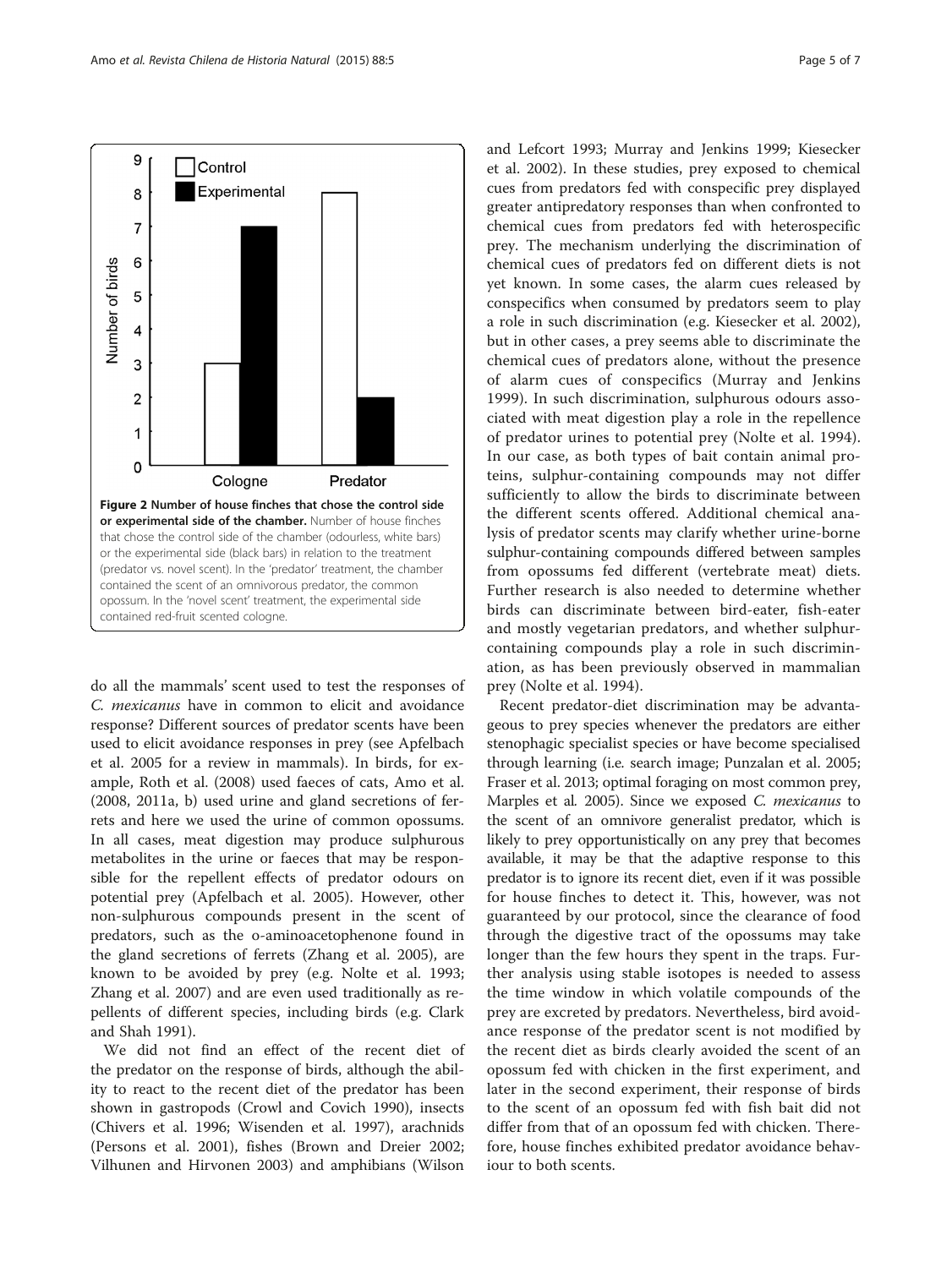<span id="page-5-0"></span>The use of chemical cues from predators may be especially important in bird species that during part of their life use habitats in which cues from predators in other modalities, such as visual or auditory, are limited or unavailable. This may happen during the night or in nest cavities (Amo et al. 2008) with scarce visibility. Under these circumstances, chemical cues of nocturnal/crepuscular predators such as the common opossum may provide opportune warning to roosting/nesting birds. For example, great tits P. major prefer to sleep outside any nest box when one of the two offered nest boxes contained predator scent (Amo et al. 2011a). This antipredatory strategy may be especially important as the ability to discriminate between the scents of predatory and nonpredatory mammals seems to be impaired during the sleeping period, at least in this species (Amo et al. 2011b).

Our results also suggest that house finches may use chemical cues in a foraging context, as most birds preferred the side of chamber containing a red fruit scent over the water-soiled control. This is an artificial scent, and birds are known to exhibit aversive responses to unknown odours (Jones, Facchin and McCorquodale Jones et al. [2002;](#page-6-0) reviewed in Roper [1999\)](#page-6-0). However, birds did not avoid the red fruit scent, but rather most of them actually chose it (7/10). This suggests a preference for this potentially food-related scent. Although our study was not designed to explore the role of olfaction in foraging, and even though we used an artificial scent, this result suggests that olfaction may help birds to detect ripe fruits. In this species, females preferentially mate with males displaying large, bright patches of red feathers (reviewed in Hill, [2002\)](#page-6-0). Red colour in this (and most animal) species comes from carotenoids obtained from the diet; thus, there is a premium in finding rich sources of carotenoids (Hill, [2002\)](#page-6-0) such as red fruits. Assuming that the odour of the cologne resembles that of red fruit, we suggest that olfaction, together with visual cues, may help birds to discriminate the ripe fruits rich in carotenoids (e.g. Marinova and Ribarova, [2007\)](#page-6-0). This contrasts with the report by Giraudeau et al. ([2012](#page-6-0)), who did not find an effect of the addition of β-ionone, a compound common in fruits containing carotenoids, on the preferences of seeds by house finches. Their negative results need not imply that house finches do not use chemical cues when foraging on fruits. This is because they 1) may respond to other compounds (or mixtures of compounds) released by carotenoid-rich fruits, different from β-ionone. Additionally, 2) the scent of sunflower oil used as a control by Giraudeau et al. [\(2012\)](#page-6-0) may confound their results, since house finches include Compositae seeds in their diet, and many species of Compositae would share chemicals (including sunflower oil). The use of olfaction for foraging has been demonstrated in Procellariiformes (Nevitt et al. [1995\)](#page-6-0) and penguins (Wright et al. [2011;](#page-6-0) Amo et al. 2013a) that use the dimethyl sulphide for locating the krill concentrations which they feed on (Nevitt [2011](#page-6-0)). Indeed, to use chemical cues for foraging seems to be an ancestral trait in birds (e.g. Kiwis, Wenzel [1968](#page-6-0), [1971;](#page-6-0) Cathartes vultures, Gomez et al. [1994](#page-6-0); Graves [1992](#page-6-0); Stager [1964\)](#page-6-0), and it persists in several modern lineages (e.g. zebra finches, Kelly and Marples [2004;](#page-6-0) chickens Marples and Roper [1996;](#page-6-0) great tits Amo et al. 2013b). Our results point out the need to conduct further experiments with natural fruits to examine whether olfaction plays a role in fruit ripening detection.

#### Conclusions

In sum, our results add to the small but growing pool of evidence indicating that birds can and do use olfaction in predator detection. Further research should evaluate how widespread the use of olfaction is amongst birds, in what other ecological contexts it is used and how it interacts with information in other modalities.

#### Competing interests

The authors declare that they have no competing interests.

#### Authors' contributions

LA, ILP, IP and CMG designed and performed the experiments. All authors participated in writing the report and approved the final manuscript.

#### Acknowledgements

L.A. was supported by a DGAPA-UNAM postdoctoral fellowship, by the Ramon y Cajal programme while writing and I.L.R by a postdoctoral fellowship from the Consejo Superior de Investigaciones Científicas (Spain). We acknowledge support of the publication fee by the CSIC Open Access Publication Support Initiative through its Unit of Information Resources for Research (URICI). The experiments were performed under licence of Secretaría del Medio Ambiente y Recursos Naturales (SEMARNAT).

#### Received: 4 September 2014 Accepted: 6 February 2015 Published online: 24 February 2015

#### References

- Amador-Alcala S, Naranjo EJ, Jimenez-Ferrer G (2013) Wildlife predation on livestock and poultry: implications for predator conservation in the rainforest of south-east México. Oryx 47:243–250
- Amo L, Galván I, Tomás G, Sanz JJ (2008) Predator odour recognition and avoidance in a songbird. Funct Ecol 22:289–293
- Amo L, Visser ME, van Oers K (2011a) Smelling out predators is innate in birds. Ardea 99:177–184
- Amo L, Caro SP, Visser ME (2011b) Sleeping birds do not respond to predator odour. PLoS One 6(11):e27576
- Amo L, Avilés JM, Parejo D, Peña A, Rodríguez J, Tomás G (2012a) Sex recognition by odour and variation in the uropygial gland secretion in starlings. J Anim Ecol 81:605–613
- Amo L, López-Rull I, Pagán I, Macías Garcia C (2012b) Male quality and conspecific scent preferences in the house finch, Carpodacus mexicanus. Anim Behav 84:1483–1489
- Amo L, Rodríguez-Gironés MA, Barbosa A (2013a) Olfactory detection of dimethyl sulphide in a krill-eating Antarctic penguin. Mar Ecol: Prog Ser 474:277–285
- Amo L, Jansen JJ, van Dam NM, Dicke M, Visser ME (2013b) Birds exploit herbivore-induced plant volatiles to locate herbivorous prey. Ecol Let 16:1348–1355
- Apfelbach R, Blanchard CD, Blanchard RJ, Hayes RA, McGregor IS (2005) The effects of predator odors in mammalian prey species: a review of field and laboratory studies. Neurosci Biobehav Rev 29:1123–1144